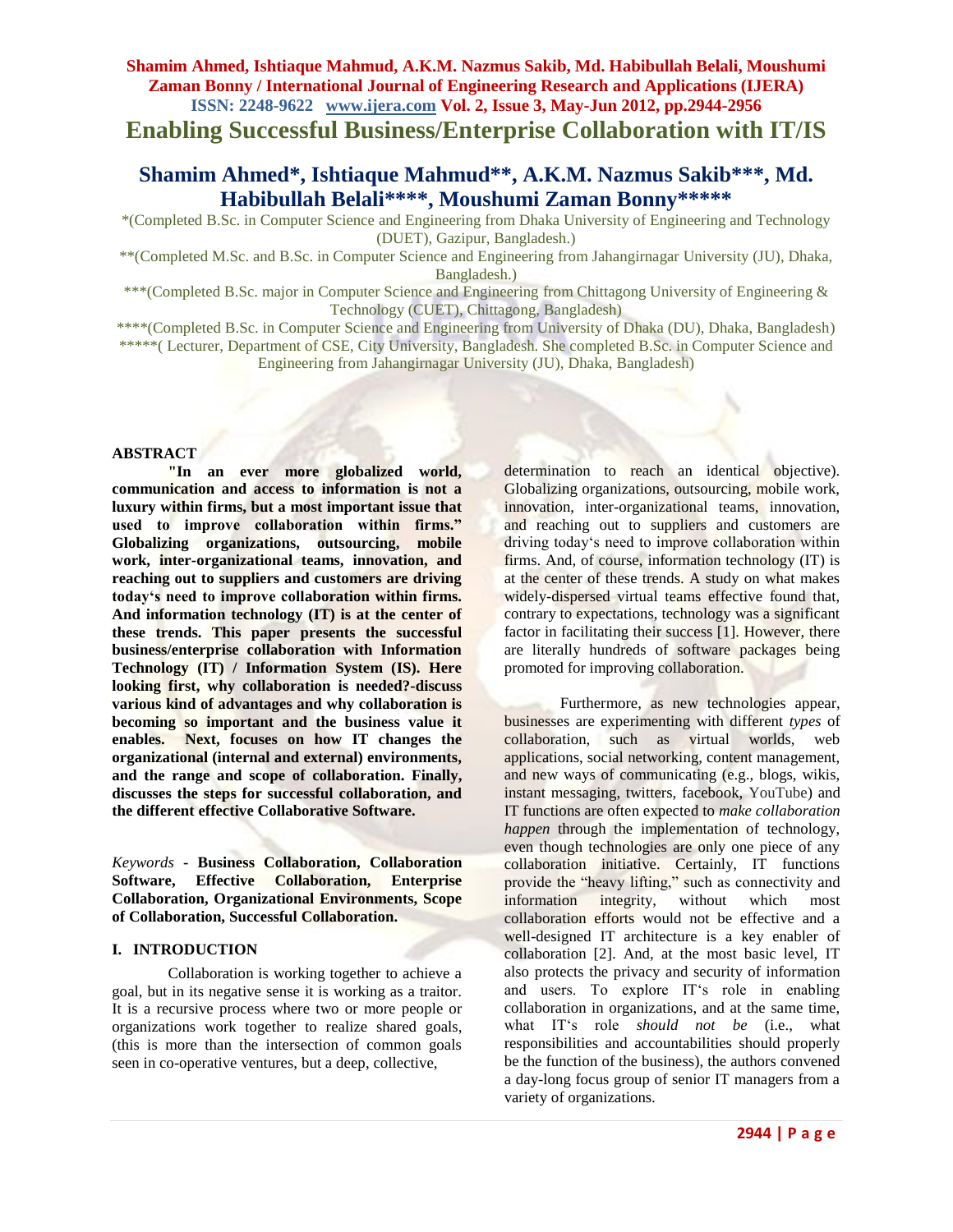Enterprise/Business Collaboration is a process in which the *right* people connect with the *right* expertise or information at the *right* time to drive the *right* business decision. In today's business world characterized by global competition, increased specialization of expertise and a fast pace of decision-making, collaboration is not just another buzzword ― it is often the difference between success and failure. Described by one subject matter expert as "the fundamental starting point for…transformation, [without which] organizations will be unable to evolve their employees or processes1," enterprise/business collaboration is clearly an important success factor in today's knowledge-based economy. So why aren't there more companies investing in this important capability — one that can improve employee productivity, strengthen competitive positioning and drive new innovations? The answer often lies in the difficulty of developing the right collaboration strategy, synthesizing the optimal implementation plan, and estimating the credible Return on Investment (ROI). Drawing on the latest research and direct industry experience, this paper describes not only *why*  organizations must develop a robust enterprise/ business collaboration strategy, but also *how*.

# **II. BUSINESS/ENTERPRISE COLLABORATION TRENDS**

There are major trends that make

enterprise/business collaboration increasingly vital for success. They are [3]:

**1.** *Globalization:* Every company in today's world is affected by globalization, and the more globalized the business is (or wants to be), the more important enterprise/ business collaboration becomes. Cisco reports that ‗Web 2.0 and social networking technologies are making (Cisco's) globalization efforts far more effective than was previously possible.' The world seems to be getting smaller. Events in a faraway land can impact others in another part of the globe. As a result, a major theme in today's world is globalization, whereby companies seek to offer their goods and services around the world. However, the worldwide spread of brands and the emergence of global institutions are encountering major backslashes from groups, and even nations that want to maintain their local identity. Companies feel this backslash in their use of IT: locales and regions want system that suit their culture, preferences, or ways of working. In addition, they want to jobs to stay put, not move to far-off country. In response, IS executives are seeking to achieve the balance between implementing a single enterprise wide

IT infrastructure and tailoring systems to fits local needs- and locating work where it is best performer.

- **2.** *E-enablement:* Doing business electronically has been fundamental use of computers since the 1950s, but now the internet has become a hub for conducting business. The before internet economy is transforming into an electronic economy where clicks and bricks exists side by side. The dot-com crash might have seemed a hiccup in the increasing use of the internet for business and commerce. However, it has not deterred companies from e-enabling their businesses, that is, integrating the internet into how they work. In general, the term e-business has the broad connotation doing business electronically. E-business has much to do with building e-enabled relationship with consumers and other enterprises, not just performing transactions electronically. E-commerce on the other hand, is being used in the more limited sense of buying and selling electronically, as in handling commerce transactions.
- **3.** *Distributed Expertise and Partnerships:* In today's global economy, employees often have to coordinate efforts with people all over the globe. In research conducted by SDL, 59% of the surveyed considered their teams geographically dispersed. Not surprisingly, more and more companies consider harnessing the 'power of the masses' across functional / geographic boundaries a critical success factor.
- **4.** *Knowledge Sharing and Knowledge Management:* In this theme is how to deal with all of the world's knowledge. Once aspect of this is the transfer of knowledge between people (sharing), because the most important assets in enterprises is the people and the knowledge they process. The other aspect is the transfer knowledge from people's heads into lasting things, such as processes, products, practices, databases, directories software, and such.

# **III. WHY NEED COLLABORATION**

Today, the most effective modes of information sharing and problem-solving are driven by a flatter, more collaborative organization. To power this organization, the world has moved towards acquiring information technology (IT) as a service, with flexible and adaptable applications and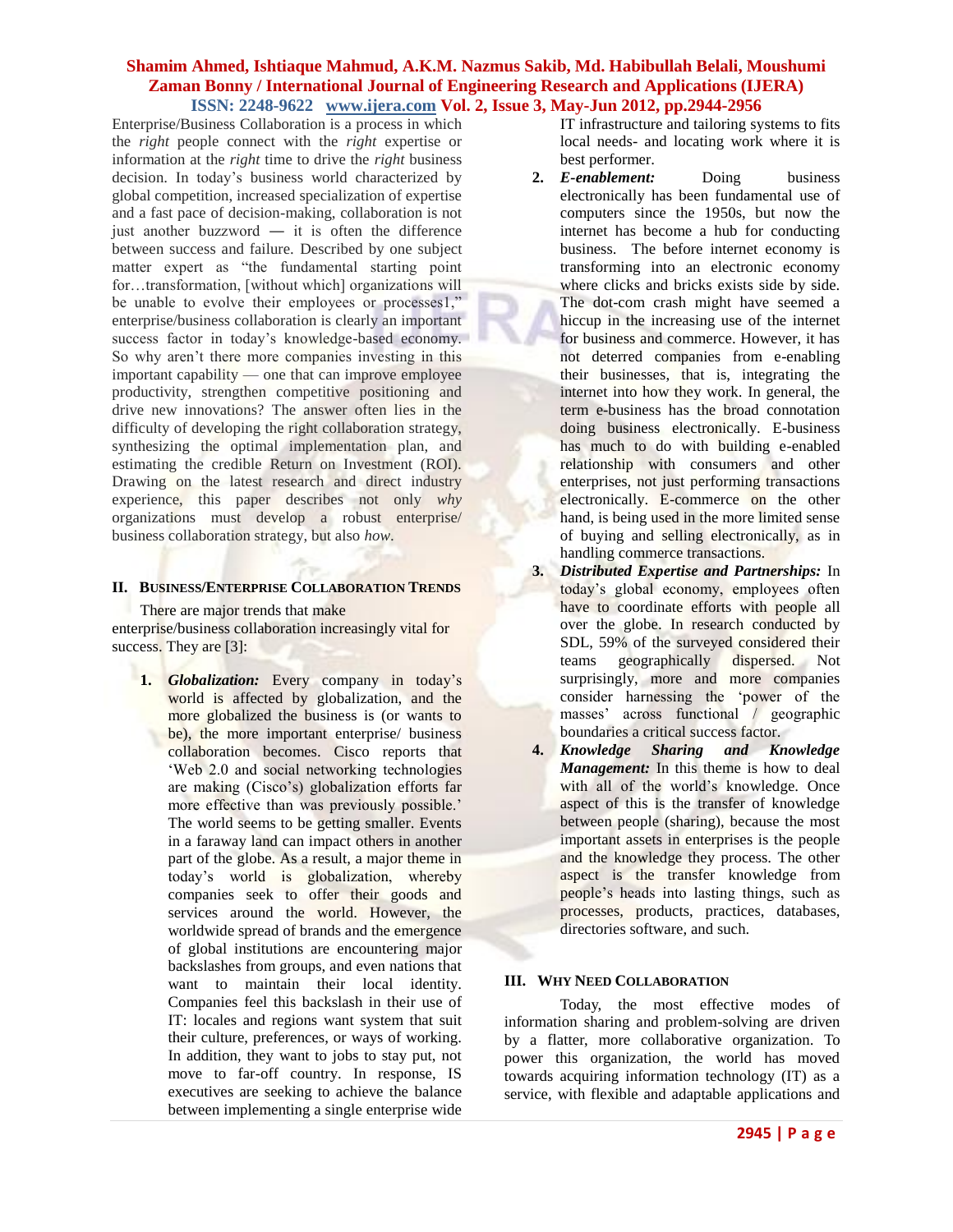operating models. There is no doubt that information and communications technologies are enabling different ways of working—within organizations and between them. Who could imagine life or who could spend life without e-mail? Without Google? Without cell phones? Without internet? Without personal computer? These technologies and others have changed forever how we interact with others, both personally and professionally, how we share information, and *where* work gets done. Thus, it should be no surprise that there is strong interest in collaboration among business practitioners and academics alike.

In an open economy with changing customer preferences, shifting industry boundaries, and emerging global competition, firms need to build capabilities for constant innovation. To build such innovative capabilities, contemporary enterprises need to collaborate with other enterprises, entities and institutions and leverage outside resources and knowledge. Along with the innovation process from closed to chainlinked and open, inter-organizational collaboration has become a major way giving birth to innovation. Thus, collaboration with partners and innovation building are two business challenges critical for firms' success, which are not isolated with each other. In a collaborative innovation process, IT plays a more and more important role in enabling technological change and innovation development (Clemons and Row 1991). This is because IT revolutionarily facilitates inter-organizational collaboration, such as the digitally enabled integration in supply chains (Rai et al. 2006). Firms become increasingly rely on electronic interconnections to enhance competitive advantage in operational excellence, customer relationship, product and service offerings, and revenue growth (Krishnan et al. 2007).

One company has invested substantial amounts of time and money in collaboration technologies and in adapting its organizational culture and behaviors accordingly and believes that they have become more productive, effective, and successful as a result. Some examples of the benefits that enterprise/business

can reap from collaboration are:

*1. Cost savings:* In a number of focus-group companies, collaboration is seen as having real cost savings potential in such ways as reducing travel costs through virtual meetings, improving communication, and enabling remote access to documents. Participants noted that collaborative technology facilitates the work of global and virtual teams by compressing work flow, reducing development costs, increasing communication, minimizing misunderstandings, improving coordination between groups, and enabling linkages with vendors, suppliers, and customers which speed up the supply chain and other work processes.

- *Outsourced management costs:* As outsourcing trends increase, so do the costs of managing these arms-length relationships. Enabling collaboration across the extended enterprise can both reduce such costs (e.g., miscommunication, re-work on products, and missed deadlines) and enable greater effectiveness.
- *Travel / printing costs:* By replacing internal meetings and live events with virtual, collaborative events, wherever appropriate, organizations can save millions. It is estimated that, on an average, a remote teleconference saves up to 98% of the live face-to-face meeting costs.
- *Falling Cost of Communications:* It is a well-known fact, one that has been reiterated in a recent McKinsey report, that communications costs have been falling dramatically, especially following the fiber-optics glut of the late 1990s and the ensuing dot.com bust. A three-minute, NY-London call would cost about \$3.32 in 19906, but today a similar call can be made for pennies using VoIP.
- *2. Flexibility:* The world is becoming increasingly volatile, uncertain, complex, and ambiguous, and this is creating a highly dynamic business environment for many companies. Flatter, more networked and collaborative structures create the right work and leadership environment facilitating fluid workforces and speedy decision-making, and providing transparency of information and capabilities while retaining clarity around the organization's beliefs, values, and responsibilities. A networked organization, with less structure, and situational leadership, and with the ability to create new capabilities through its networks will be much more able to cope with these challenges. Flexibility will involve space, technology, and protocols for working in networks and will exist at the intersection of real estate, HR, and IT. It underlies many of the reasons why focus group members are interested in collaboration. While most are still seeing this as a need *within* a more traditional, hierarchical organizational structure, some recognize that their structure and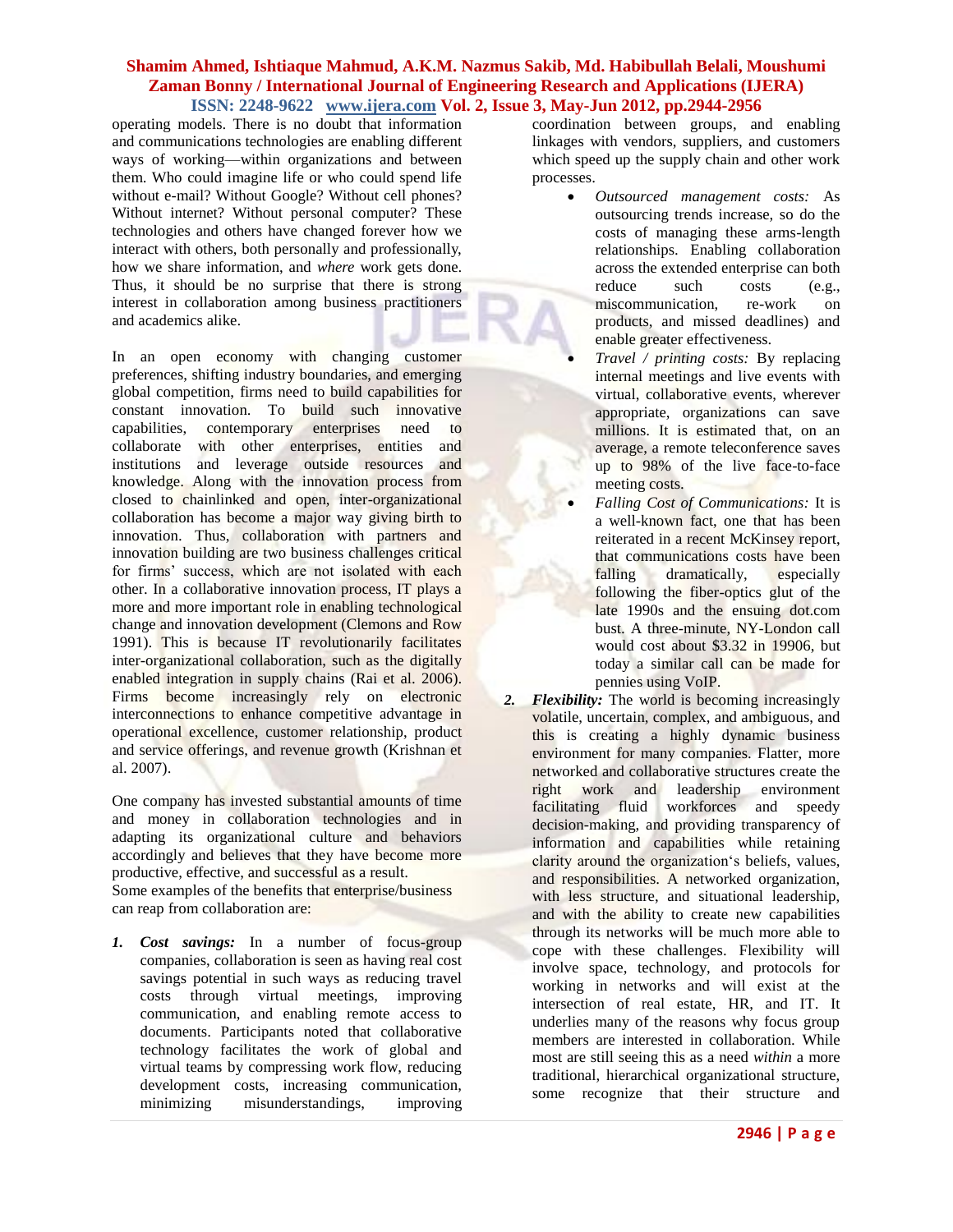governance practices will have to change substantially.

- *3. Being wrong early, being right more often:* The ability to quickly test new ideas and make necessary iterations is a strategic advantage. 'Fastto-failure' is often as important as 'fast-to-success' in today's demanding marketplace, where a 40% success rate is considered exceptional.
- *4. Reducing error rates and re-work time:* An estimated 35% of all scientific, marketing, engineering and sales research dollars are wasted in re-work. Even a modest 10% reduction in re-work through improved collaboration would result in millions of dollars in cost savings for most medium or large enterprises.
- *5. Accessibility of information:* One of the biggest benefits of collaboration and its associated technology is that it makes information much more accessible than in the past. Information repositories, such as the Intranet, enable the management and sharing of digital content on an as needed basis [4]. Other technologies, such as wikis, support the creation of new content and its publication. These tools enable information and knowledge sharing across time and space in ways that were unheard of a mere decade ago [5]. Many focus group members believe that portal and content management applications will be the biggest value of collaboration. But they also feel it will take a lot of work to get there. "Our Intranet is just a garbage scow of information," sighed one manager. "The same document can exist in literally hundreds of places." Another noted, "While our corporate level content is well-managed, it gets messier and messier the lower down in the organization you go. We need much more information management and filtering to make our Intranet really useful." Finally, while everyone agrees that collaboration will only be successful if more information is made more widely available, there is still a great deal of fear that "someone will do something bad with it," which explains why, in many organizations, the default position is *not* to share.
- *6. Effectiveness:* There is wide recognition that collaboration technology, used properly, can make group work more effective. This is particularly true for virtual teams. For example, one focus group company uses social networking technologies (behind its firewall) to enable team members from around the world to learn about each other, have fun events, and understand each others' customs and culture. "This has been really useful for us in building strong global teams," said the manager involved. Collaboration technology, particularly unified communications, is especially useful in

integrating remote and mobile workers seamlessly into team or project activities. It enables them to "touch down" in an office and plug into the applications and information they need, wherever they are in the world. Increasingly too, for many professionals, whose work consists of participation in a number of ad hoc projects, collaboration technology enables them to more effectively juggle a variety of commitments. One firm uses it extensively for its multidisciplinary projects, such as pandemic planning. Finally, online education is a big application of this technology, allowing employees to participate from a variety of locations, have virtual and real time discussions, and incorporate learning into the demands of their workday.

- *7. Leveraging investments:* This wave begins in the 1970s and concentrated on making more effective use of corporate assets to increase profitability. Systems were justified return on investment and increasing cash flow.
- *8. Enhancing products and services:* This wave began in the 1980s and was the first time that attention shifted to using IT to produce revenue by gaining strategic advantage or by creating entirely new business. In conjunction with the new goals of using IT to grow the business or increase market share, IT was to improve outward-looking functions, such as marketing, distribution, and customer service.
- *9. Enhancing executive decision making:* This wave began later in the 1980s and focused on changing the fundamental structure of the organization as well as creating real time business management system.
- *10. Reaching the consumer:* IT is used to communicate directly with customers, leading to new marketing, distribution, and service strategies. This wave changes the rules of competition, which has been precisely the focus of leading edge firms- to restructure their industry by creating new businesses using the internet, e-commerce and now wireless technologies.
- *11. Accessibility of people:* A key feature of collaboration and its associated technology is that it provides a company with access to a much broader range of skills, capabilities, resources, and services than have been traditionally available. Collaboration technology significantly expands the number of potential partners and expertise available to a company and, in recent years, different types of inter-organizational alliances- from supply chain integration to design coordination to innovative partnerships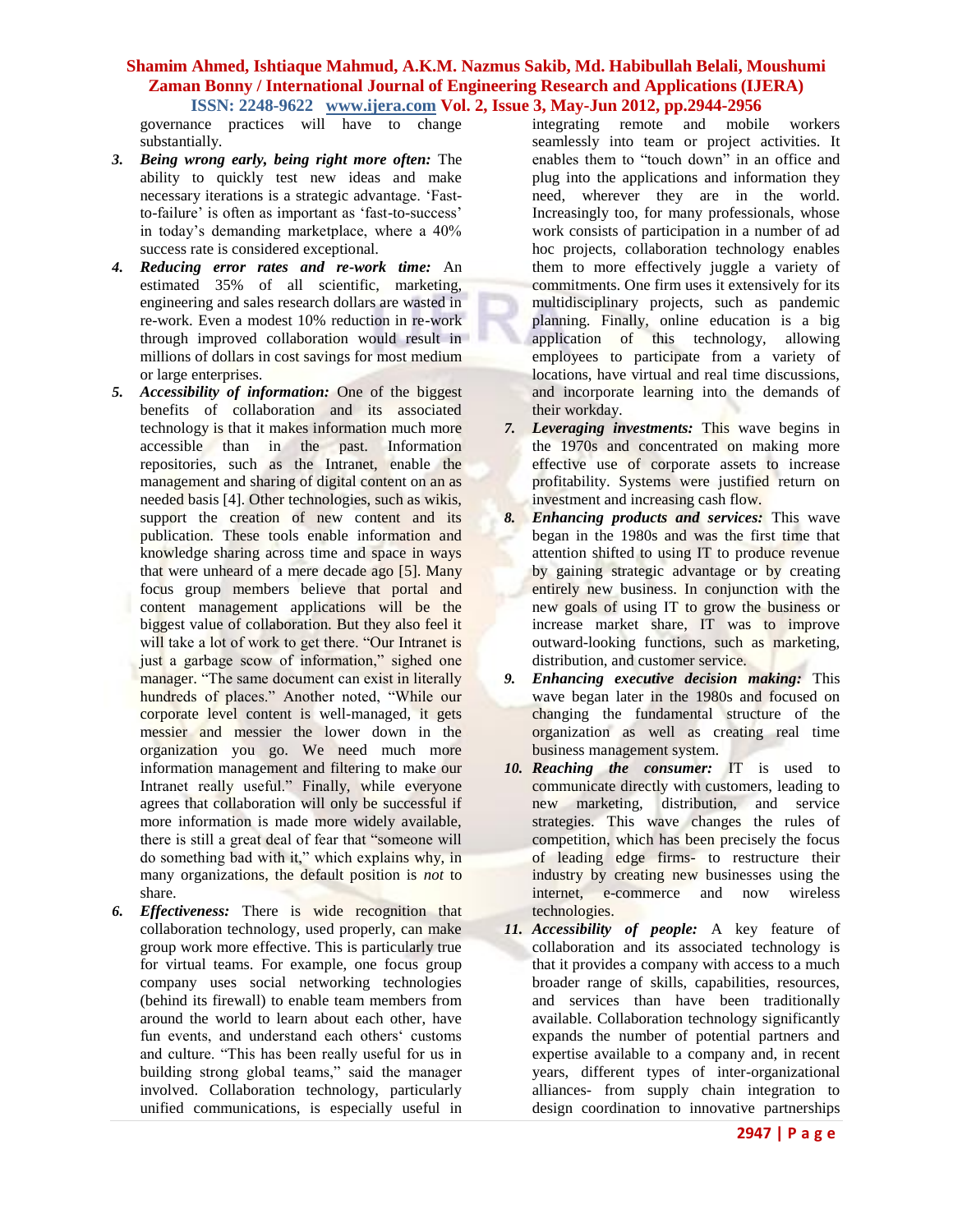have become commonplace [6]. However, it is the ability to access *internal* expertise that is currently of most interest to the focus group companies. Only one firm had successfully implemented a comprehensive enterprise directory, including phone book, expertise location anywhere in the organization, reporting structures, and connection with social networking information.

# **IV. HOW IT CHANGES ORGANIZATIONAL ENVIRONMENTS**

How IT is used depends on the environment surrounding the organization that uses it. This environment includes economic conditions, characteristic of principal resources, management philosophies, societal mores, and other factors. This environment changes constantly. Simultaneously, technological advances affect the way IT is used. IT changes the organizational environment including external business environment and internal organizational environment [7].

# *4.1. Changes the External Business Environment*

Today, the turbulent business world includes shorter and shorter product cycles, a U.S. telecommunications industry in turmoil, investor doubts about corporate truthfulness, and terrorism. IT contributes this turbulence because it allows information to move faster, increasing the pace at which individuals and organization can respond to events. The following are the main changes taking place in our global marketplace.

- *1. The Internet Economy:* This economy began with business-to-consumer (B2C) retailing, selling over the World Wide Web. The pioneer of the web only business model was Amazon.com. The action then moved to business-to-business (B2B), with buyers and sellers using internet exchanges to find consummate business deals.
- *2. Global Marketplace:* The entire world has become the marketplace. To succeed large companies believe they need to global, meaning huge and everywhere. In addition, the internet enables companies to work globallythree main operating arenas, Asia/Pacific, the Americas, Europe and the Middle East and Africa (EMEA). The Internet also allows small firms to have a global reach.
- *3. Business Ecosystems:* A new term is creeping into the business lexicon: ecosystem. An ecosystem is a web of relationships surrounding one or a few companies. For example, Microsoft and Intel are the center of

the Wintel ecosystem that has dominated the PC world. The point about ecosystem is that they appear to follow biological rules rather than industrial-age, machine-like rules.

- *4. Decapitalization:* Tangible items, such as capital, equipments, and buildings, were the tenets to power in the industrial age. Today, intangible items, such as ideas, intellectual capital, and knowledge, have become the scarce, desirable items. We could say that the business world is moving from tangible to intangible: it is decapitalizing.
- *5. Faster Business Cycles:* The tempo of business has accelerated appreciable: companies do not have as much time to develop new products or services and move them into the marketplace. Once on the market, their useful lives tend to be shorter as well, so speed has become of the essence. Efforts to accelerate time to market or to reduce cycle time often depend on innovative uses of IT.
- *6. Accountability and Transparency:* The rise and fall of dot-coms probably should have been expected; some of their business plans truly could not make money. However, the ensuing debacle in the overbuild telecommunication industry and the corporate financial shenanigans in several industries around the world have shaken investor confidence and led to calls for greater transparency of corporate operations and greater accountability of corporate officers. These events are likely to increase the pressure for corporate ethics. IT will surely play a role in implementing the ensuing regulations and fostering transparency. Discussions of IT ethics might also increase.
- *7. Rising Societal Risks of IT:* IT has negatively affected millions of peoplethrough network shutdowns, computer viruses, identity thefts, e-mail scams, movement of white-collar jobs to low cost countries, and such-which has to increasing calls for government regulation and for vendors and corporations to take action.

# *4.2. Changes the Internal Business Environment*

The work environment also changing and the art of managing people are undergoing significant shifts. These changes are profound enough to change organizational structures. Frances Cairncross, management editor at the Economist, write in her book "The company of the future that "the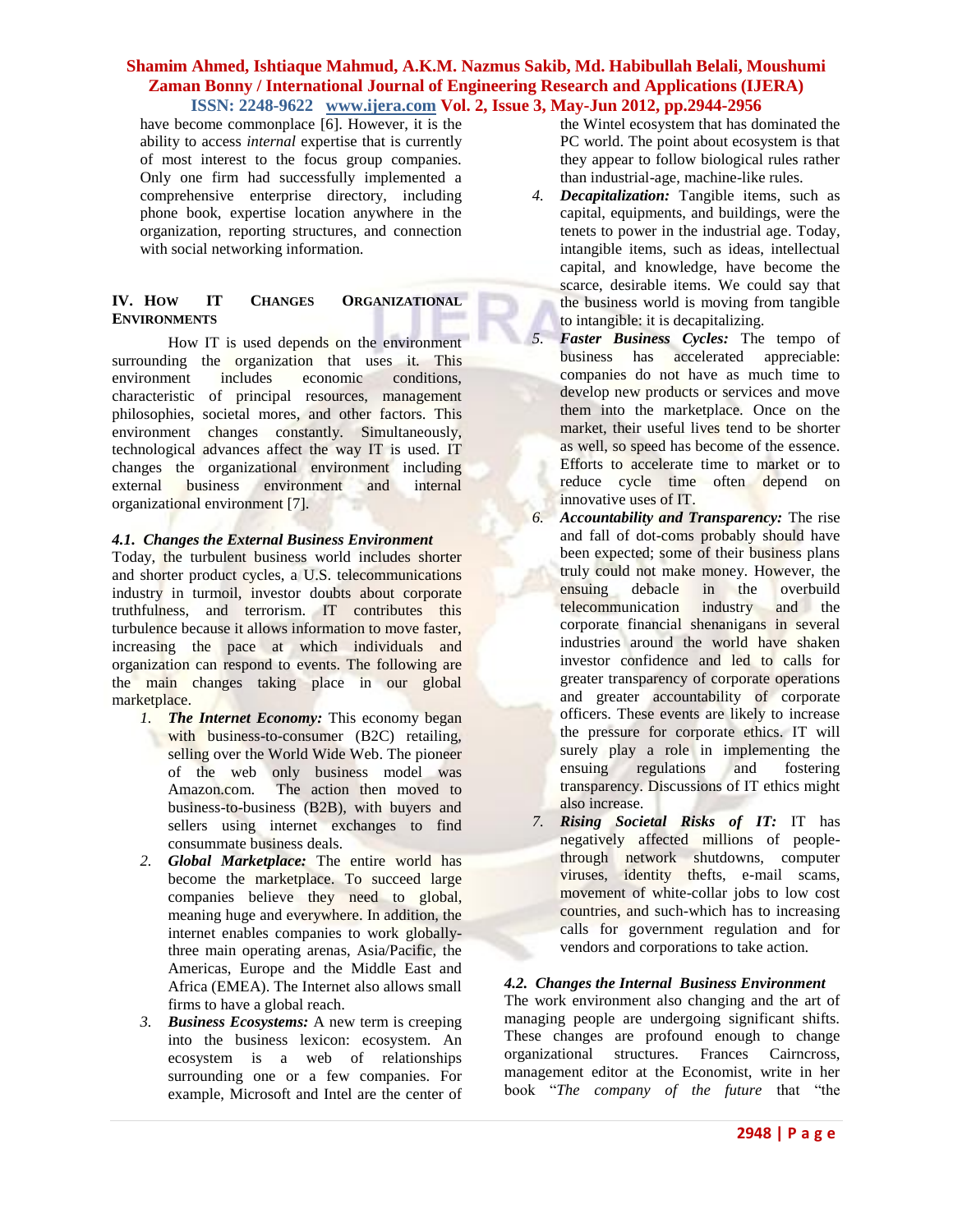

relationship between IT and enterprise structure is going more widespread and deeper."

- *1. From Supply-Push to Demand –Pull:* In the industrial age, companies did their best to figure out what customer wanted. Firms were organized to build a supply of products or services and then "push" them out to end customers on store shelves, in catalogs, and such. The Internet, which allows much closer and one to one contact between customer and seller, is moving the business model to demand pull. In this model, companies offer customers the components of a service and product, and the customers create their own personalized visions, creating the demand that pulls the specific product or service they want through the supply chain, or rather, the demand chain.
- *2. Self-Services:* Bank automated teller machines (ATMs) were an early example of customer self services. The 1990s saw an increase in systems that let customer access corporate computer systems to purchase products, inquire about the state of an order, and in general, do business with the firm online on their own. FedEx was one of the first companies to leverage the Web by allowing customer to directly access its packagetracking system via its homepage.
- *3. Real-Time Working:* A term that has been around for at least 15 years but has only recently gained traction is the real-time enterprise. The genesis of this notion, we believe was the military, whose personnel fly

planes and drive tanks using instrument panels. These panels show the pilots and soldiers the surrounding terrain as it exists at the moment, so that they can respond to changes and threats in real times. For example, member of a sells team about to talk to a potential global customer can have up-to-the-minute information about the customer-late –breaking news about the company, recent management changes, latest orders to the company, sales tips from other employees-all gathered for them from many sources.

- *4. Team-Based Working:* The trend is toward people working together on projects. Rather than depending on chains of command and the authority of the boss, many organizations emphasize teams to accomplish majors tasks and projects. Groupware provides IT support for meeting, collaborative work, and communications among far-flung team members. Cairncross believe the increased ability to collaborate in new ways using IT is one of the forces driving the changes in organizational structures and their enterprises that use the technology to work in new collaborate ways will be the winners.
- *5. Anytime, Anyplace Information Work:* Information workers are increasingly mobile, so computers are needed not just for accesses information, but also for communicating with others. One of the hallmarks of IT today is that the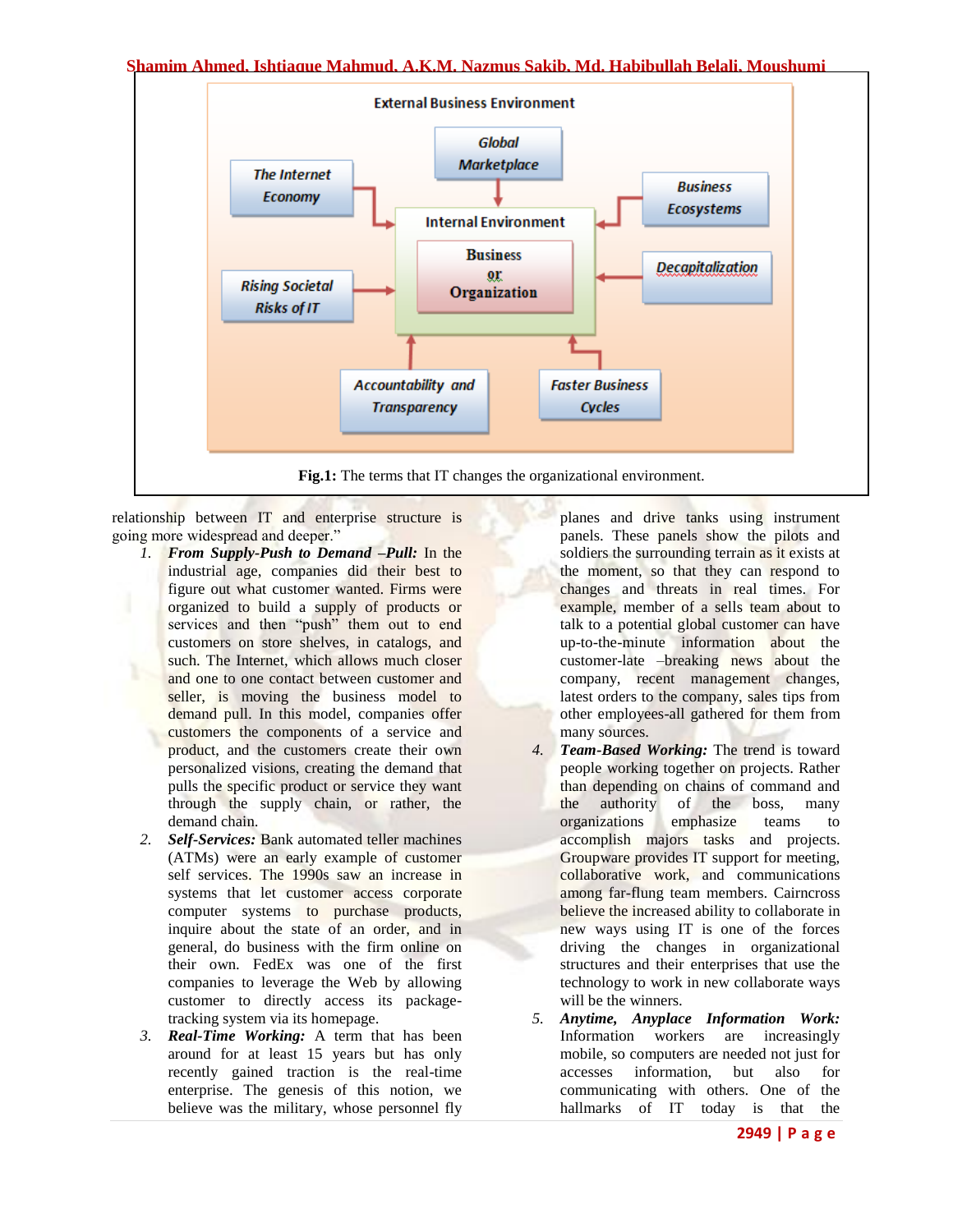communication capabilities of computers are seen as more important than their computing capabilities. Communication technology has developed to the point where information work can be done anywhere with laptop computer, cell phone, or PDA. Electronic mail, voice mail and instant messaging (IM) cross time zone s to allow work to be conducted anytime, anywhere.

*Outsourcing and Strategic Alliances:* To become more competitive, organizations are examining which work they should perform internally and which they should give to others. Outsourcing, having a third party perform information work for us, may be a simple contract for services or a long term strategic alliance. Between these two extremes are a variety of relationships that are redefining the way organization work together.

# **V. THE RANGE AND SCOPE OF COLLABORATION**

These days, we can describe the range and scope of collaboration in organizations by simply answering the following  $W^3H$  (means three W questions and one H question) questions. They are-**W<sup>1</sup>** - *who* is involved in collaboration? **W<sup>2</sup>** - *what* type of work is being done?

**W<sup>3</sup>** - *where* it is being done?

**H** - *how* to achieve the effective collaboration?

*Firstly*, *who is involved in collaboration?* The organizations, persons, customers, sellers, buyers, internal and external working team of the organization, and others are involved in collaborating to achieve their business goals and objectives. They are easily communicates with each other and they also can share their knowledge and information by enabling collaboration with IT. In modern organizations, this covers a lot of territory. Sometimes collaboration can

be as basic as two people working together to achieve a goal, but it also refers to a wide spectrum of different types of collaborative participants. In organizations, there can be collaboration within teams (both formal and ad hoc), between business units, and within communities of interest. Collaboration can also occur beyond a firm's boundaries, including between an organization and its customers; between one or more organizations (as in a supply chain or an innovative partnership); and, as we are beginning to see, with the world at large (also known as "mass collaboration"). As organizations have become more comfortable with collaborative work, they are extending it in new ways and to more and more types of participants.

*Secondly, what type of work is being done?* They are collaborating simple transactions (These included emails, conferencing, extranets with partners, and basic workflow), collaboration around routine activities, such as access to information and its reuse, ease of information creation and publishing; coordination of experts to solve common problems and to reduce the work involved in mundane tasks, such as coordination and planning, the development of communities for various purposes; creating collaborative work environments where innovation can occur; and collaboration for issue and information management. They are also collaborating real time and dynamic activities, decisions making, knowledge sharing, information and data sharing, team base activities, and other important things. Dynamic collaboration is characterized by: speed of decision-making with incomplete information; the ability to modify decisions in response to changing conditions; trial and error; the continual need to address and deal with risk; hyper-transparency of information; and situational leadership [8].

*Thirdly, where it is being done?* The business and enterprise collaboration can be done Globally- using the Internet. The Internet is the most important medium of collaboration. Using the Internet the effective collaboration with IT can be done more easily and perfectly. The collaboration can also be done by mobile, virtually, and on-site. Today's effective collaboration is depends on these mediums. Increasingly, collaboration needs to take place on an anywhere, anytime basis. Inside organizations, members noted the need for more meeting spaces and meeting rooms, as well as "touch down" areas where contractors and outside staff can temporarily set up office. Almost all focus group organizations already support virtual and mobile work, at least to some extent. Several members of the focus group also routinely utilize international or global teams where collaboration takes place across time zones, national boundaries, cultures, and language groups.

*Finally, how to achieve the effective collaboration?* Collaborative technology comprises the tools that are used to facilitate the work of collaboration. The technologies are e-mail, instant messaging, blogs, social networking, chatting, video conferencing; meeting software, audio conferencing, screen sharing, file sharing, activity assignment, task management, data and information sharing, publishing tools, enterprise directories, and other important technologies.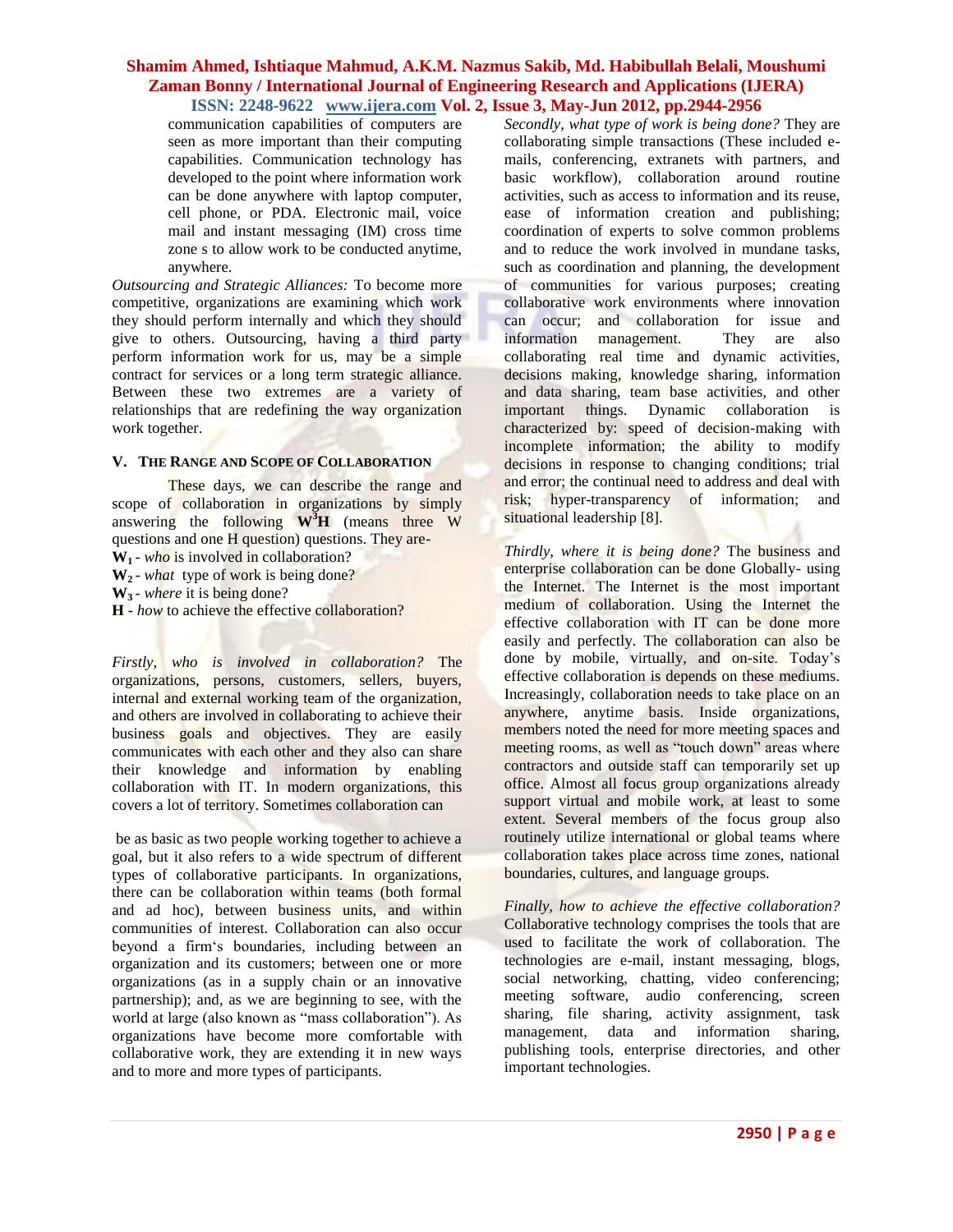# **VI. STEPS FOR SUCCESSFUL COLLABORATION**

# *6.1. Develop an articulate vision*

Effective collaboration requires a multidisciplinary approach and a shared business- IT vision. It is essential that such a vision begin with understanding the organization‗s values, legal requirements, and core intellectual property. From this, a strategic perspective can be developed about what the business wants to accomplish with collaboration and what types of technology would best support it. Focus group members suggested that developing a vision for collaboration must be carefully approached because "the judgment" line is shifting rapidly" and our static paradigms of work are rapidly becoming much more dynamic. These factors will change business models and strategies and affect how companies will need to manage the complex business environment of the near future. Ideally, a vision for collaboration should include a unified strategy and business models, tools, and experiments to help the organization gain further insights. Its ultimate goal should be to nurture an internal working environment (and in the longer term, a broader business ecosystem) that will enable productive collaboration to emerge. At this early stage, both business and IT leaders should play a key role in articulating a

so fast that is tempting to say, "Why bother?" On the other hand, most organization survival depends on IT, so planning its effective use is a matter of organizational life and death. It is important to establish the appropriate mindset for planning. Although some manager believes planning means determining what decisions to make in the future, this view is untenable today because the business environment is so turbulent, making the future unpredictable. A better view is that planning is ―developing a view of the future that guides decision making today."

Information technology (IT)- computers and telecommunication- is having the kind of revolutionary, restructuring impact that has been expected and touted for years. The rapid advances in the speed and capacity of computing devices, coupled with the pervasiveness of the Internet, digital storage, wireless and portable devices, and multimedia content are causing major changes in the way we live and work. Managing and operating IT for managing and operating organizations has been a field of practice for some 50 years. First known as business data processing and later as management information



collaboration vision and in connecting it to the right people who can make it happen.

# *6.2. Information System Planning*

IS management is becoming both more difficult and more important, especially in strategic systems planning. On the one hand, the technology is changing system (MIS), the field is now called information technology (IT). We need to collaborate with IS/IT to improve the organizational performance and to achieve the organizational goals and objectives.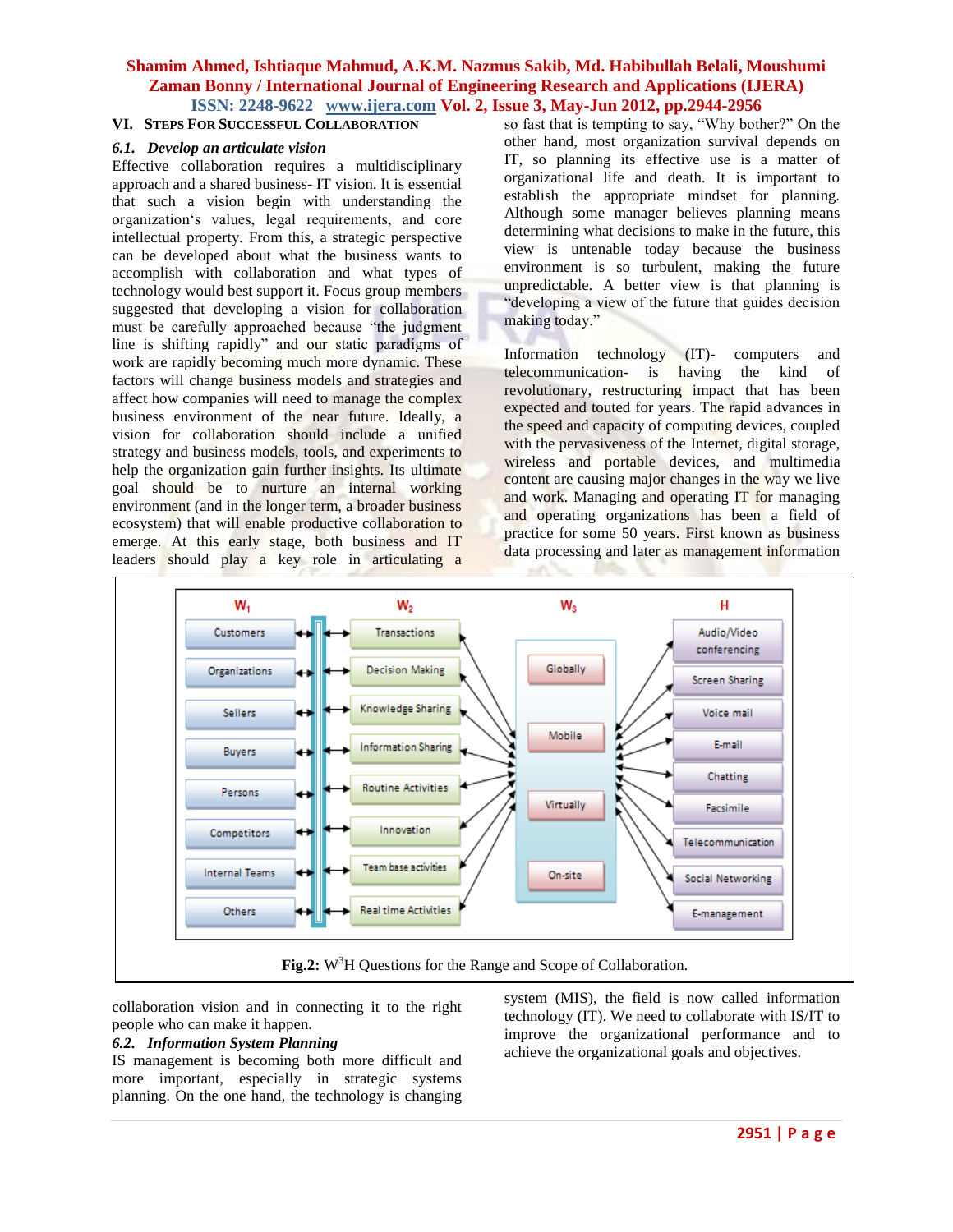# **Shamim Ahmed, Ishtiaque Mahmud, A.K.M. Nazmus Sakib, Md. Habibullah Belali, Moushumi Zaman Bonny / International Journal of Engineering Research and Applications (IJERA)**



# *6.3. Establish Principles of Behavior*

As noted above, much of the governance of collaboration is based on principles rather than rules. The most basic principle is transparency, not only of information but also of behavior [9]. Some focus group companies have already established a code of conduct to govern electronic communication and collaboration, while others are working on one. A big fear is that providing improved communication will enable employees and customers to post negative comments about the organization. One important way of allaying these fears is to eliminate online anonymity. "Anonymity results in bad behavior," said one manager. "With a clear online identity, negativity is quickly found out and is usually selfpoliced by others in the community." Another noted, "In a business environment where all posts are traceable, abuse is unlikely." As social networking takes hold in our culture, and organizations explore ways they can use it to connect with their customers, they are realizing that establishing rules of etiquette for how to do this is important."We have a hard and fast rule that if you are using social networking to do business, you *must* state your company affiliation," said a manager.

# *6.4. Management of Information System (IS)*

IT is used in space exploration, weapons systems, medicine, entertainment, and many other aspects of human activity, the majority of information technologies are used in managed organizations. The process of managing IT in organization is becoming increasingly complex as it becomes more important. To illustrate why, here are just three major trends that impact IT management:

1. Governance of IT, that is deciding who makes which IT decisions, is shifting from being handled exclusively by IS executives to being a collaborative effort between IS and the business.

- 2. The role of IS is shifting from application delivery to system integration and infrastructures development.
- 3. Outsourcing is becoming a way of life for many IS organizations, to the extent that major responsibility of IS is developing and managing relationships with external service providers (ESPs).

# *6.4.1. Managing the Essential Technologies*

Way back in 1964, Paul Baran at the Rand Corporation wrote a paper about distributed systems. At the time, computing meant mainframes and hardware terminals; distributed system were just theory. Today, distributed systems are the architecture of choice. The degree to whice is a distributed can be determined by answering four questions:

- 1. Where is the processing done?
- 2. How are the processors and other devices interconnected?
- 3. Where is the information stored?
- 4. What rule or standard are used?

*Distributed Processing:* This is the ability for more than one interconnected processor to be operated at the same time, typically for processing an application on more than one computer. The goal in distributed processing is to move the appropriate processing as close to the user as possible and to let other machines handle the work they do best. An advanced from of distributed processing permits interoperability, whish is the capability for different machines using different operating systems on different networks to work together on tasks. They exchange information in standard ways without requiring changes in functionality or physical intervention.

*Connectivity Among Processors:* This type of connectivity means that each processor in distributed system can send data and manages to any other processor through electronic communication links. A desirable structure for reliable distributed systems has at least two independent paths between any two nodes, enabling automatic alternate routing in case one node goes down.

*Distributed Database:* These are being defined in at least two ways. One divides the database and distributes its partitions throughout a system without duplicating the data. Any portion is accessible from any node, subject to access authorization. Users do not need to know where a piece of data is located to access it, because the system knows where all data is stored. The second type of distributed database stores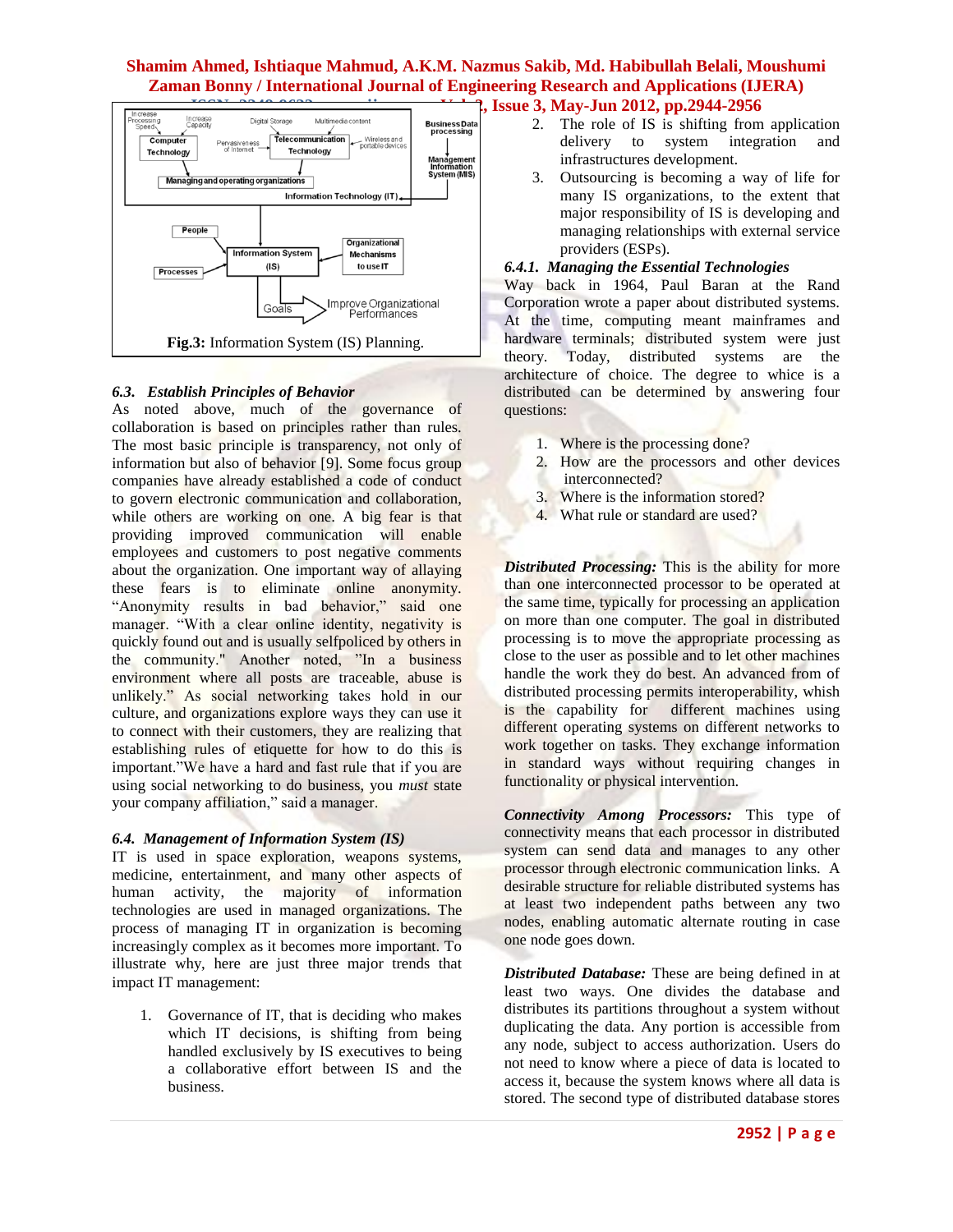the same data at several locations with one site containing the master file. Synchronization of data is a significant problem in this approach, which is why it has not been preferred way to distribute data.

*Systemwide rules:* These rules meant that an operating discipline for the distributed system has been developed and is enforced at all times. These rules govern communication between nodes, security, data accessibility, program and file transfers, and common operating procedures. m

# *6.4.2. Managing Telecommunications*

The telecommunication in the broadest sense: electronically sending data in any form from one place to another between people, machines, or objects. In this view, the telecommunication system is an electronic highway system. Generally, IS departments have been responsible for designing , building and maintaining that information highway in the same way that governments are responsible for building and maintaining streets, roads, and freeways.

# *6.4.3. Managing Information Resources*

Managing information resources initially meant managing data, first in files, then in corporate database that were well structured, carefully defined, and generally under the jurisdiction of the IS department. Next, the term expanded to include information; that is data that has meaning. There also has been much talk of managing knowledge. With the emergence of the internet, talk has turned to managing content, which include text, graphics, sound, video, audio, and animation. Managing them all is now included in our discussion of information resources.

# *6.5. Security and risk*

Information security refers to protecting information and information systems from unauthorized access, use, disclosure, disruption, modification, or destruction. The goals of information security include protecting the confidentiality, integrity and availability of information. All organizations, including governments, military, financial institutions, hospitals, and private businesses, gather and store a great deal of confidential information about their employees, customers, products, research, and financial operations. Most of this information is collected, processed and stored on electronically and transmitted across networks to other computers. Protecting confidential information is a business requirement, and in many cases also an ethical and legal requirement. For the individual, information security has a significant effect on privacy and identity theft.

The field of information security has grown

significantly in recent years. There are many areas for specialization including Information Systems Auditing, Business Continuity Planning and Digital Forensics Science, for example. There are also specific information security technical certifications that can assist getting started in this field.

# *6.6. Communication and Technology integration*

A significant and growing area of collaborative technology is enabling a wide spectrum of communications options, from voice mail to video and everything in between. "Users increasingly see communications and collaboration not as separate activities but as a smooth continuum of modalities where the difference between talking on the phone and posting on a wiki becomes a matter of choice and preference." [10]. As such, unified communications become a technological reality. IT leaders will need to develop an architecture that supports them as a single technology spectrum rather than as separate components. Gartner Group predicts that phone directories, e-mail, voicemail, instant messaging, presence awareness, computer telephony, and conferencing technologies will increasingly converge over the next five years, leading to serious organizational challenges in how these services are managed [10]. However, other types of communication and collaboration software, such as voice, call centers, mobile, team workspaces, and social software will *not* be part of this convergence and will have to be appropriately managed as they too evolve. Ultimately, communications technology will be embedded in all business applications, and will need to be ubiquitous, reliable, secure, and integrated [11].

# **VII. COLLABORATIVE SOFTWARE**

Collaborative software (also referred to as groupware, work group support systems or simply group support systems) is computer software designed to help people involved in a common task achieve their goals. It is usually associated with individuals not physically co-located, but instead working together across an internet connection. It can also include remote access storage systems for archiving common use data files that can be accessed, modified and retrieved by the distributed work group members.

Collaborative software is a broad concept that greatly overlaps with Computer-supported cooperative work (CSCW). Some authors argue they are equivalent. According to Carstensen and Schmidt (1999)[12] groupware is part of CSCW. The authors claim that CSCW, and thereby groupware addresses "how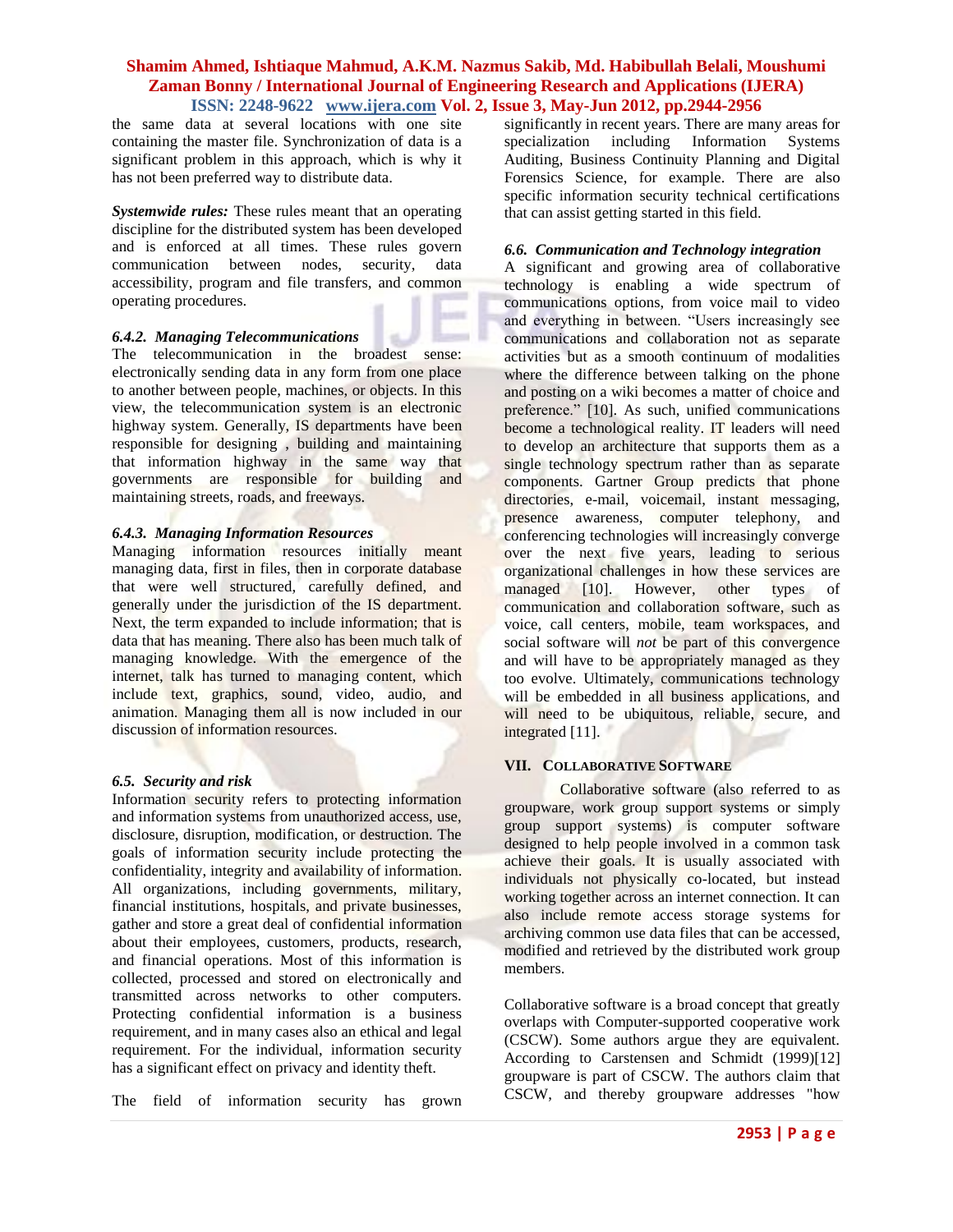collaborative activities and their coordination can be supported by means of computer systems". Software systems such as email, calendaring, text chat, wiki, and bookmarking belong to this category. It has been suggested that Metcalfe's law — the more people who use something, the more valuable it becomes — applies to these types of software. Whereas the more general term social software applies to systems used outside the workplace, for example, online dating services and social networks likeFriendster, Twitter and Facebook, the use of collaborative software in the workspace creates a collaborative working environment (CWE). A collaborative working environment supports people in both their individual and cooperative work thus giving birth to a new class of professionals, e-professionals, who can work together irrespective of their geographical location.

Finally collaborative software relates to the notion of collaborative work systems which are conceived as any form of human organization that emerges any time that collaboration takes place, whether it is formal or informal, intentional or unintentional[13]. Whereas the groupware or collaborative software pertains to the technological elements of computer supported cooperative work, collaborative work systems become a useful analytical tool to understand the behavioral and organizational variables that are associated to the broader concept of CSCW [14].

# *7.1. Groupware*

The term *groupware* can be traced as far back as the late 1980s, when Richman and Slovak (1987) [15] wrote:

*"Like an electronic sinew that binds te ams together, the new groupware aims to place the computer squarely in the middle of communications among managers, technicians, and anyone else who interacts in groups, revolutionizing the way they work."*

Lenz coined the term groupware; their 1978 definition of groupware was, "intentional group processes plus software to support them." [16]. In the early 1990s the first groupware commercial products began delivering up to their promises, and big companies such as Boeing and IBM started using electronic meeting systems to leverage key internal projects. Lotus Notes appeared as a major example of that product category, allowing remote group collaboration when the Internet was still in its infancy. Kirkpatrick and Losee (1992) [17] wrote then:

*"If GROUPWARE really makes a difference in productivity long term, the very definition of an office may change. You will be able to work efficiently as a member of a group wherever you have your computer. As computers become smaller and more powerful, that will mean anywhere."*

As collaborative software evolves and migrates into the Internet itself, it contributes to the development of the so called Web 2.0 bringing a host of collaborative features that were originally conceived for within the corporate network. These include functionalities such as document sharing (including group editing), group calendar and instant messaging, web conferencing, among others. The study of computer-supported collaboration includes the study of collaborative software and social phenomena associated with it.

# *7.1.1 Supporting "Same Time/Same Place" Collaboration*

Supporting "Same Time/Same Place" Collaboration has generally meant supporting meetings, and a lot of work has focused on this area. One study found that the average executive in a U.S. company spends more than 800 hours a year in meetings. Not only does this figure represent a large option of total work hours (on the order of 30 percent), but even worse, the executives reported that they considered about 240 of those hours to have been wasted in useless



Even further back, in 1978 Peter and Trudy Johnson-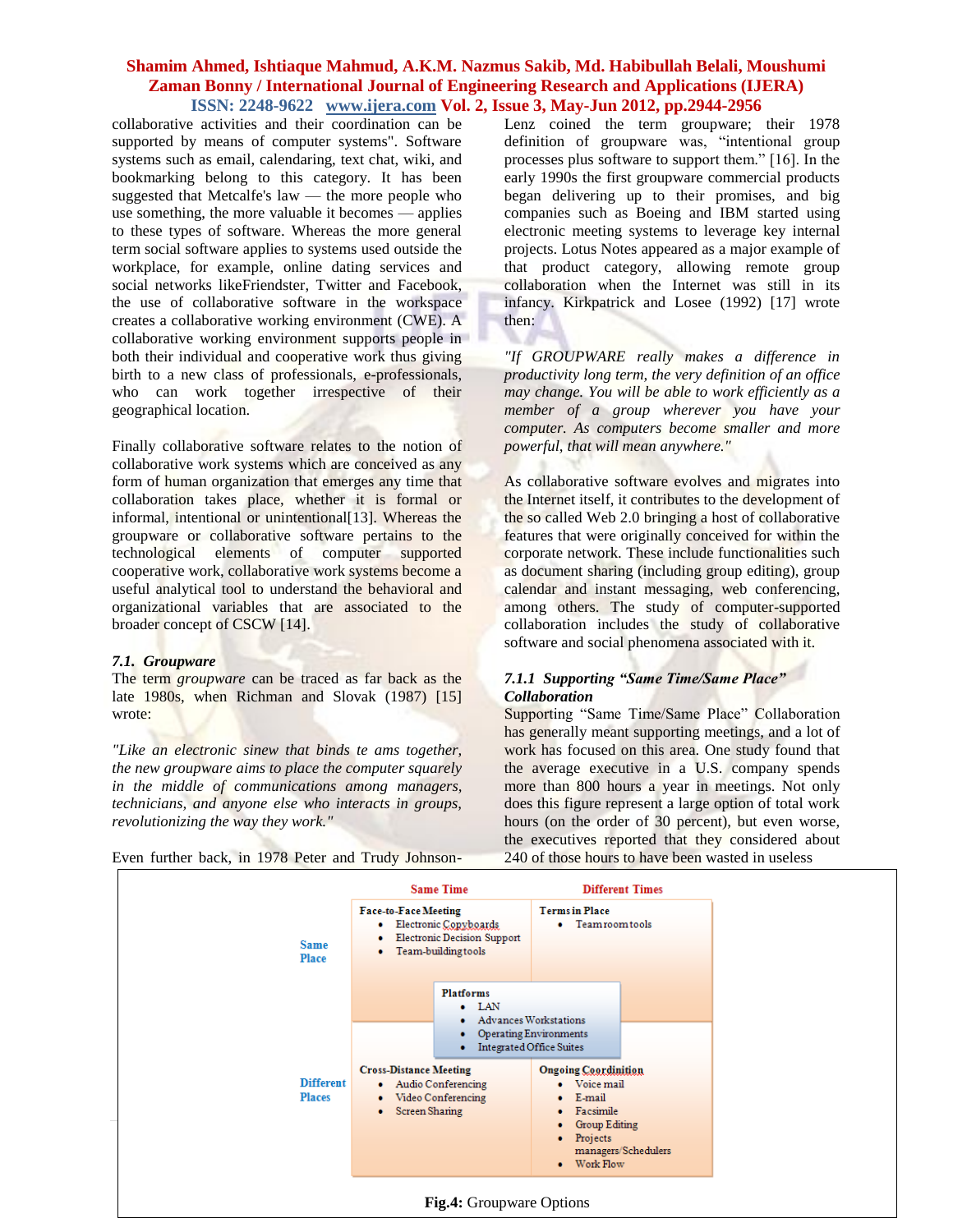meetings. Supporting "Same Time/Same Place" Collaboration that can improve meetings are to (1) eliminate some meetings, (2) encourage better planning and better preparation for those meetings that must be held, and (3) improve the effectiveness of meetings that are held.

# *7.1.2. Supporting "Different-Place" Collaboration*

One of the most promising uses of groupware is ongoing coordination by groups who work in different places, and perhaps at different times. With the increasing marketplace emphasis one cycle time reduction, companies can use the globe and its three main regions (Europe, Asia, and the Americas) to extend their workday to around the clock by passing work from groups in one region to the next at the end each one's workday as the following personal example attests.

# *7.2. The Three levels of collaboration*

Groupware can be divided into three categories depending on the level of collaboration [18]:

- 1. *Communication* can be thought of as unstructured interchange of information. A phone call or an IM Chat discussion are examples of this. Examples include: synchronous conferencing, asynchronous conferencing, e-mail, faxing, voice mail, Wikis. Web publishing, revision control.
- 2. *Conferencing* (or collaboration level, as it is called in the academic papers that discuss these levels) refers to interactive work toward a shared goal. Brainstorming or voting are examples of this. Examples include:
	- Internet forums, Online chat, Instant Messaging, Telephony, Videoconferencing, Data conferencing, Application sharing, Electronic meeting systems (EMS).
- 3. *Co-ordination* refers to complex interdependent work toward a shared goal. A good metaphor for understanding this is to think about a sports team; everyone has to contribute the right play at the right time as well as adjust their play to the unfolding situation - but everyone is doing something different - in order for the team to win. That is complex interdependent work toward a shared goal: collaborative management. Examples include: electronic calendars, project management systems, workflow systems, knowledge management systems, enterprise bookmarking, prediction markets, extranet systems, social software systems.

# **VIII. CONCLUSION**

*"For many employees today, collaborative, complex problem solving is the essence of their work. These "tacit" activities — involving the exchange of information, the making of judgments, and a need to draw on multi-faceted forms of knowledge in exchanges with coworkers, customers, and suppliers — are increasingly a part of the standard model for companies in the developed world."*

Thus begins a McKinsey article on competitive advantage. In today's competitive environment, business/enterprise collaboration is a key strategic challenge and a tremendous benefit driver for companies across industries. On the one hand, trends such as globalization, increased skills specialization, innovation imperatives, and distributed expertise / partnerships make business/enterprise collaboration *necessary*. On the other hand, trends such as falling cost of communications and widespread adoption of Web 2.0 technologies (especially in our daily lives) make investing in the enabling technologies more *attractive* from cost and utility standpoints. Visionary companies that both understand this imperative and the opportunity have already started to achieve significant benefits — one multinational saving \$691 million a year and another enterprise quintupling its revenues within a year. While the benefits will surely vary from industry-to-industry, company-tocompany, and even process-to-process, it is now well established that business/enterprise collaboration technologies have come of age.

Collaboration is a complex concept with uncertain benefits and requiring major organizational change. The drive to adopt collaboration is being accelerated by the possibilities enabled by information technology, which support real time global communication and anytime–anywhere access to information. In addition, companies are feeling considerable pressure to adopt collaboration technology because of their increasingly widespread use among individuals, many of whom are becoming their employees. There is no question that collaboration will play a major role in how we work and live in the future. However, as we move into this new era, companies are taking their time to determine how best to take advantage of what collaborative technology has to offer. This article has identified the major ways companies might want to collaborate and the benefits that are anticipated from each. It has also explored some of the major characteristics and components of collaboration in order to clarify concepts and to distinguish between the work of collaboration, which is a human activity, and collaboration technology, which facilitates it. It has